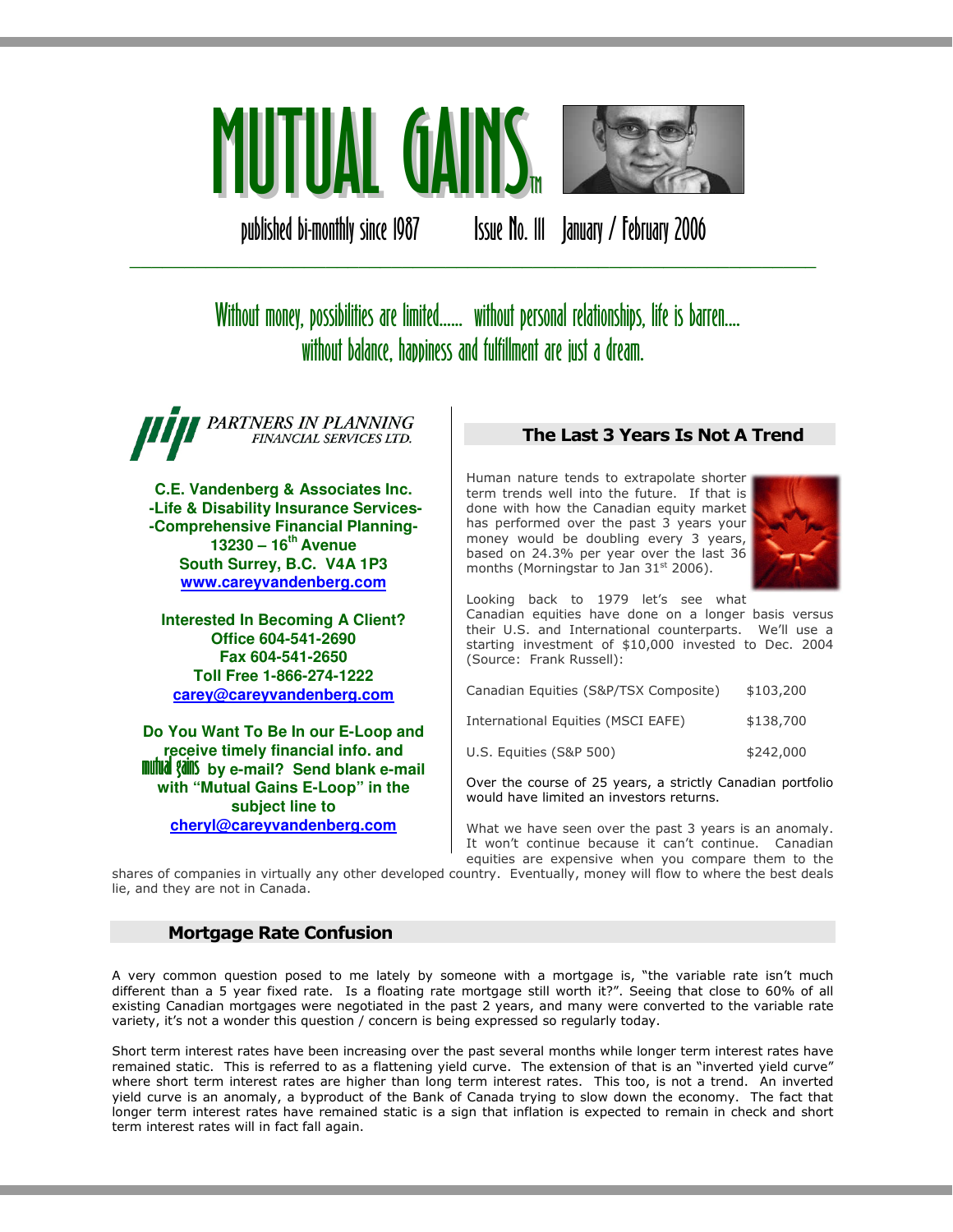A similar situation occurred in 1998 – 99. This led to an exodus from variable rate mortgages. Was it a smart move? Those who switched from variable rate mortgages to 5 year fixed mortgages in January 1998 missed out on big savings, \$8,300 over the next 5 years, based on a \$200,000 mortgage.

So what do you do? If you find yourself worrying about increasing interest rates then a fixed rate mortgage is best for you. The potentially extra money spent will be well worth it. Think of it as an insurance cost. Also, if you have a large mortgage relative to your income a locked in rate would be simply be the prudent thing to do. You can always choose a variable rate when your income is higher and your debt is lower. If your mortgage is smaller and you have financial resources outside of your home equity, going the variable rate route is a reasonable road to take.

# The History of Oil Prices

Prior to 1973, a barrel of crude cost less than \$3. The oil embargo of 1973 – 74 helped drive prices above \$12. Although prices surged to \$40 in the early 80's a barrel of oil was in the \$10 range in 1986 where it bounced around through 1998. Since then it has risen to almost \$70. The swiftest price increases came over the past 3 years. This was from a low of \$20 in January 2002.

There have been 2 factors that contributed to the recent oil price increase, and thus increased gas prices for you and me.

First, the demand for oil has increased by 150%. Second, there have been mergers within the oil industry. In other words, big oil companies have been buying up smaller oil companies. This has cut spending on exploration and development. Oil companies found that the low oil prices of the day didn't justify them spending money on trying to find more oil to sell.

The current high oil prices will and is, enticing more investment in oil exploration and production. Greater investment in oil production will increase the world's supply and eventually help curb rising prices. Recognize however that producing more oil and oil-based products like gasoline is not quick. This time-intensive process limits how quickly supplies can increase to meet demand. That is what we are facing today. (Source Brandes Investment Partners, San Diego)

# Make Your Mortgage Tax Deductible

Still carrying a mortgage but also investing outside your RRSP? Under a strategy approved a number years ago by the Supreme Court of Canada, why not consider selling your non-registered investments (subject to any capital gain/loss considerations), paying off the mortgage (again, subject to any early-payment penalties) and then getting a secured line of credit against your home to repurchase the securities sold? This way, your otherwise non-deductible interest becomes tax deductible. For every \$100,000 of debt that is a tax saving \$2,294 / year... For life (43.7% tax, 5.25% interest cost).

# Using OPM To Build Your Wealth

I am sure you are familiar with the benefits of using a little of your own money and A LOT of "other people's money" (OPM), to make an investment. You, like most people, may have done that when you purchased your first home. You got a big mortgage from the bank and put it along side your small down payment. With today's low interest rates and the ingenuity of the financial services industry there are several ways you can do this, and tailor it to fit your own financial situation.

First, with any investment where money is borrowed, the risk for you is lessened when you have income coming from the investment to help pay your financing costs. This is particularly important if you are borrowing a large some of money.

Over the past few years a proliferation of "Principal Protected Notes" (PPN's) have been assembled which offer the protection of your principal over a set period of time. This maturity date can be anywhere from 3 – 12 years. The more recent additional feature with some of these PPN's is that an income is paid during the holding period.

Here is an example of 1 PPN based on a \$50,000 investment using OPM:

Pays out \$208 / month (issuer expects it to pay out \$290 / month)

Interest on investment loan @ 5.25% (current prime rate) equals \$219 / month.

Without factoring in the positive tax considerations, which definitely make these numbers look even more attractive, you have the "rent" (income) from the investment paying close to or more than the interest cost of the loan. This is referred to as positive leverage. Your potential benefit, on top of the income it generates is the gain your investment produces.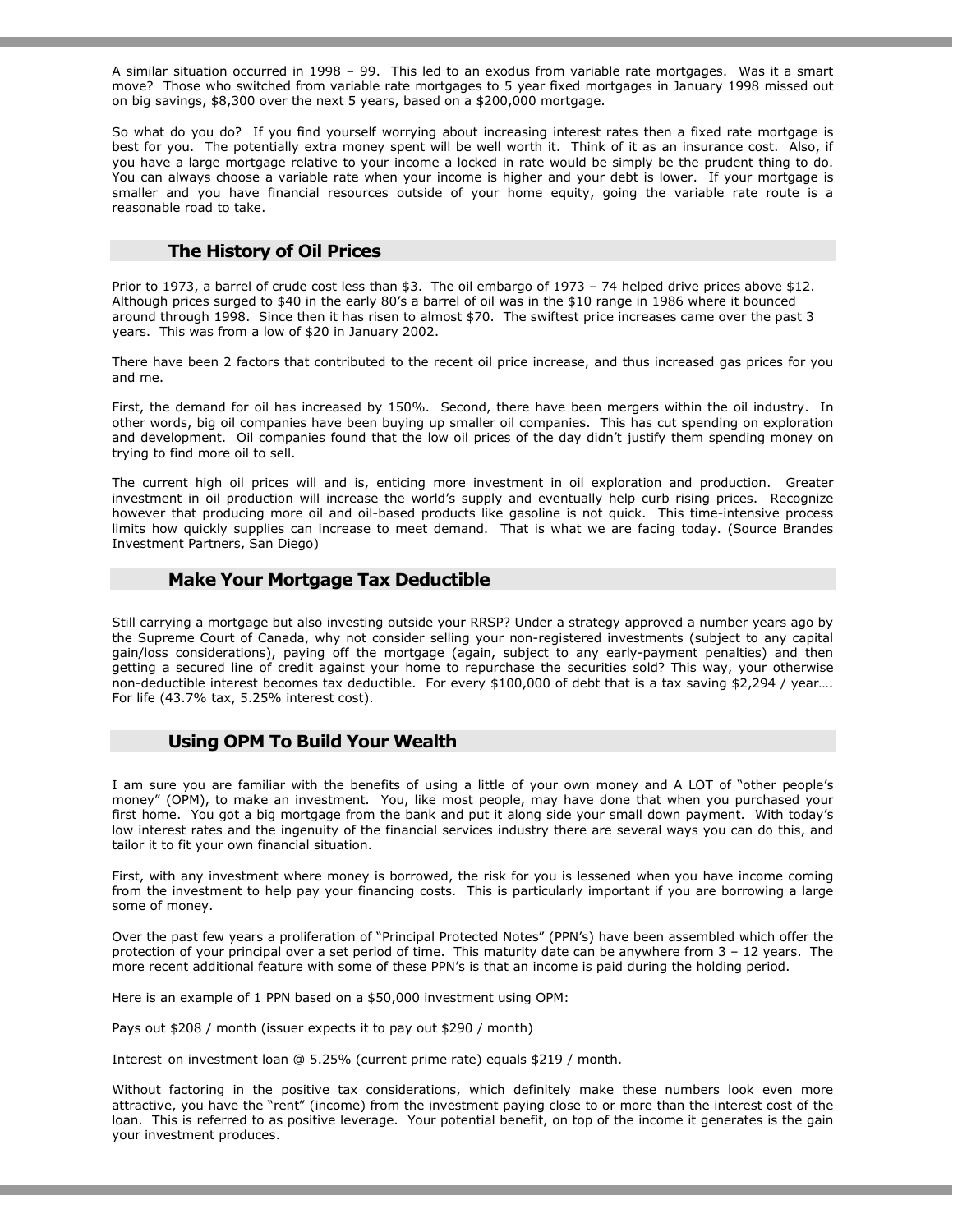Note: Borrowing money always increases your risk. For an explanation of that see www.careyvandenberg.com/PIP\_Leverage\_Disclosure.pdf

#### When RRSP Deductions Are Not Enough

If you make a full RRSP contribution every year but want additional tax deductions a flow through share offering may be worth looking at.

Flow-through shares are tax assisted investments in the Canadian natural resource sector. Resource companies (oil, gas, mining etc.) that have more deductions within their business "flow through" to investors (you) the tax deductions they can't. They do this by issuing shares of the company to a limited partnership (LP) which you as an investor buy shares in. Most commonly, the LP will hold shares of several different companies creating a diversified portfolio of resource companies with up to a 100% tax deduction for you.

These tax deductions are written in the Federal and Provincial government budgets every year. The reason for this is governments very much want to continue encouraging the exploration and development of Canada's natural resources. In fact, flow through shares and the tax deductions related to them have been in existence longer than RRSP's have.

What happens to your shares in the LP? At maturity, in approximately 18 - 24 months, most LP's are exchanged for mutual fund units and are done so on a tax deferred basis. In other words, the conversion to the mutual fund doesn't trigger a capital gain.

Flow-though LP's can most effectively be used if 1) you have a particularly large income year, 2) have received an early retirement package, 3) are earning well over \$118,000 / year or 4) if your income will drop in the near future.

# The 2<sup>nd</sup> Marriage Family Feud

Sandy's father Tim passed away ten years ago. He and his  $2^{nd}$  wife Ellen had always intended for their home, which Tim owned long before their marriage, to pass to Sandy and her two sisters. Ellen's son from her previous marriage, was to receive his mother's investment assets. That was the intention.

During the course of time, and after hearing about probate fees and other issues, Tim changed the ownership of the house into joint name with Ellen.

After Tim's death, and being the honorable person Ellen was, she rewrote her will. In it she clearly instructed that the house would go to Sandy and her 2 sisters while her investments would go to Ellen's son. At the time, the house and the investment portfolio were worth approximately the same. When Ellen died however her investments had been depleted substantially to \$98,000 and the house was worth \$795,000. Ellen's son was in shock because of the discrepancy and with full force contested the will.

More than 2 years into the dispute, and after doing a lot of sleuthing, Sandy found a copy of a letter written by Sandy's stepmother Ellen, laying out very clearly the reasons for her bequest. In the letter she explained, with a history of events why she believed the house really belonged to Sandy and her 2 sisters. She stated she only lived in it and maintained it. A few months after this letter came into the light the courts ruled in Sandy and her sister's favor.

This situation ended correctly however thousand of dollars were lost to legal bills and close to 3 years of family peace. Not to mention the irreparable chasm that exists to this day between Tim's daughters and Ellen's son.

How could this have been avoided? Instead of transferring the ownership of the house in the will, it should have been transferred to a spousal trust. Ellen would have been able to continue to live in the home as she did until her death but the vicious family feud would have never happened.

# I'm Leaving And I'm Taking My Pension With Me

When leaving a job many people leave their pension with their previous employer but there are most often better choices. Pension plans generally can't be cashed out but you can:

- 1) Transfer the funds to your new employer's pension plan
- 2) Transfer the commuted value to a "Locked In" RRSP account in your name

The  $2^{nd}$  option gives you the most amount of flexibility and control. Once you reach age 55 in most cases, you can convert the locked in RRSP to an account that will give you a regular monthly income, just like any other pension plan would. That is just the start of option 2's flexibility.